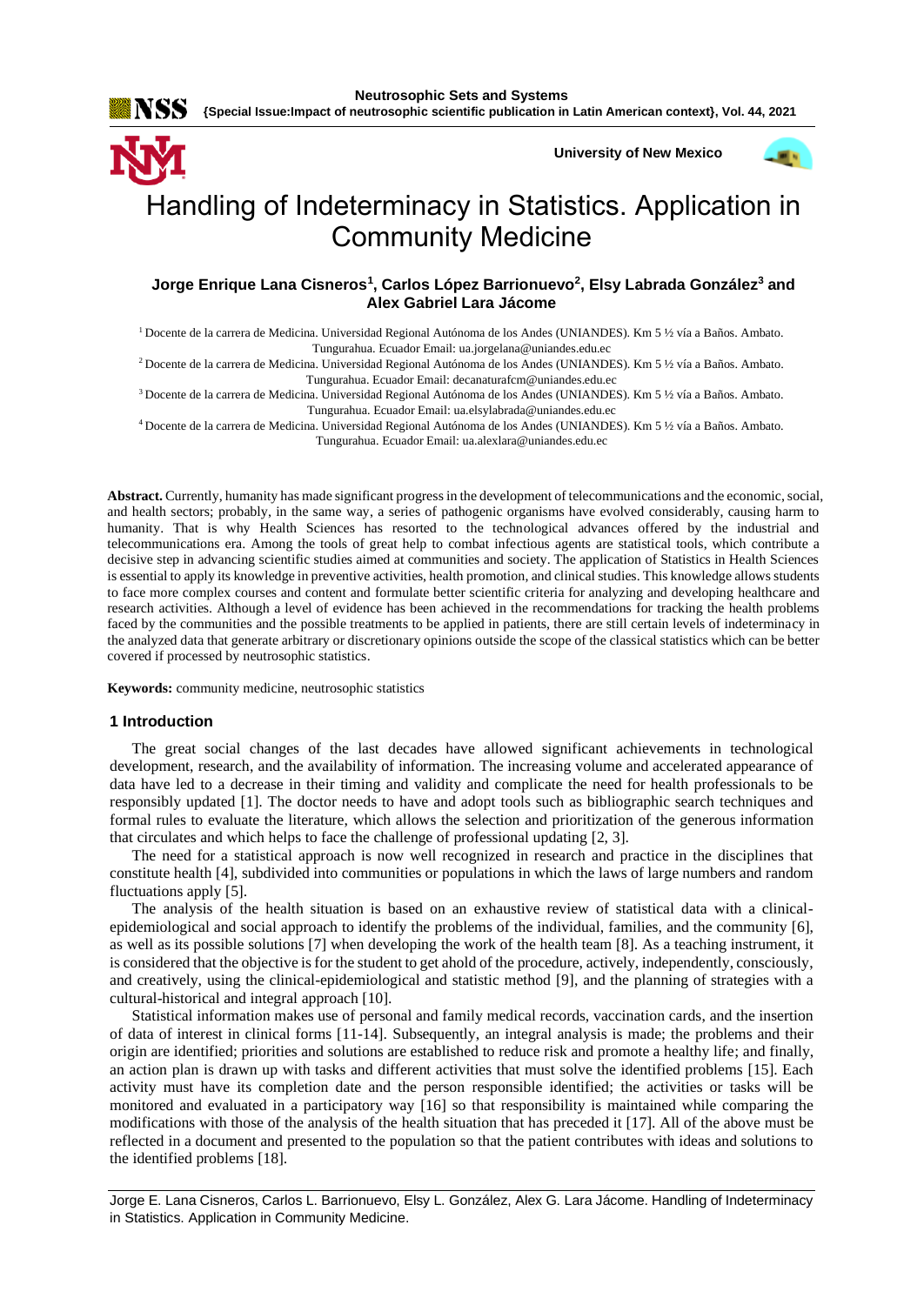236 Neutrosophic Sets and Systems {Special Issue:Impact of neutrosophic scientific publication in Latin American context}, Vol. 44, 2021

The extent of statistical knowledge and skills that public health professionals need to acquire [\[17\]](#page-7-13) area very important, because knowledge of statistical principles and methods and competence in their application is needed for the effective exercise of health in the community and society [\[19\]](#page-7-15) [\[20\]](#page-7-16), and additionally for the understanding and interpretation of the data [\[21\]](#page-7-17). This study is focused on analyzing one of the many variables that interact in the health field to achieve consensus between arbitrary or discretionary opinions, as indeterminate elements regarding the criteria evaluated in a scientific context [\[22\]](#page-7-18), with the use of neutrosophic statistics [\[23\]](#page-7-19) [\[24\]](#page-8-0).

Based on the analysis referred to in the study and the level of indeterminacy in the neutrosophic statistical data, this study focuses on:

- Problem situation: differences in criteria when making a clinical decision in tracking the health problems faced by communities
- Main objective: determine the levels of evidence in the recommendations for tracking health problems in community medicine
- Specific objectives:
	- o Determine the factors and degrees of recommendations for preventive practices by specialists in the clinical pictures presented.
	- o Carry out the measurement and modeling of the neutrosophic variable
	- o Present potential alternatives when evaluating the existing indeterminacies of the analyzed variable

Regarding the structuring of the study, the following is exposed:



**Figure 1:** Structure of the study.

#### **2 Materials and methods**

#### Neutrosophic statistics

[\[25-46\]](#page-8-1) Neutrosophic probabilities and statistics are a generalization of classical and imprecise probabilities and statistics. The Neutrosophic Probability of an event E is the probability that event E will occur [\[47\]](#page-8-2), the probability that event E does not occur, and the probability of indeterminacy (not knowing whether event E occurs or not). In classical probability nsup≤1, while in neutrosophic probability nsup≤3 +. The function that models the neutrosophic probability of a random variable x is called the neutrosophic distribution:

## $NP(x) = (T(x), I(x), F(x)).$

Where  $T(x)$  represents the probability that the value x occurs,  $F(x)$  represents the probability that the value x does not occur, and  $I(x)$  represents the indeterminate or unknown probability of the value x.

Neutrosophic Statistics is the analysis of neutrosophic events and deals with neutrosophic numbers, the neutrosophic probability distribution [\[48\]](#page-8-3), neutrosophic estimation, neutrosophic regression, etc. It refers to a set of data formed totally or partially by data with some degree of indeterminacy and the methods to analyze them.

Neutrosophic statistical methods allow the interpretation and organization of neutrosophic data (data that can be ambiguous, vague, imprecise, incomplete, or even unknown) to reveal the underlying patterns [\[49\]](#page-8-4).

In short, the Neutrosophic Logic [\[50,](#page-8-5) [51\]](#page-8-6), Neutrosophic Sets, and Neutrosophic Probabilities and Statistics have a wide application in various research fields and constitute a new reference of study in full development.

The Neutrosophic Descriptive Statistics includes all of the techniques to summarize and describe the characteristics of the neutrosophic numerical data [\[52\]](#page-8-7).

Neutrosophic Numbers are numbers of the form  $N = a + bl$  where a and b are real or complex numbers [\[53\]](#page-9-0), while "I" is the indeterminacy part of the neutrosophic number N.

The study of neutrosophic statistics refers to a neutrosophic random variable where  $X_l$  and  $X_u I_N$  represents the corresponding lower and upper level that the studied variable can reach, in an indeterminate interval  $[I_l, I_u]$ . Following the neutrosophic mean of the variable when formulating  $(\bar{x}_N)$ :

$$
X_N = X_l + X_u I_N; I_N \in [I_l, I_u]
$$
 (1)

Where, 
$$
\bar{x}_a = \frac{1}{n_N} \sum_{i=1}^{n_N} X_{il}, \bar{x}_b = \frac{1}{n_N} \sum_{i=1}^{n_N} X_{iu}, n_N \in [n_l, n_u]
$$
 (2)

is a neutrosophic random sample. However, for the calculation of neutral frames (NNS), it can be calculated as follows.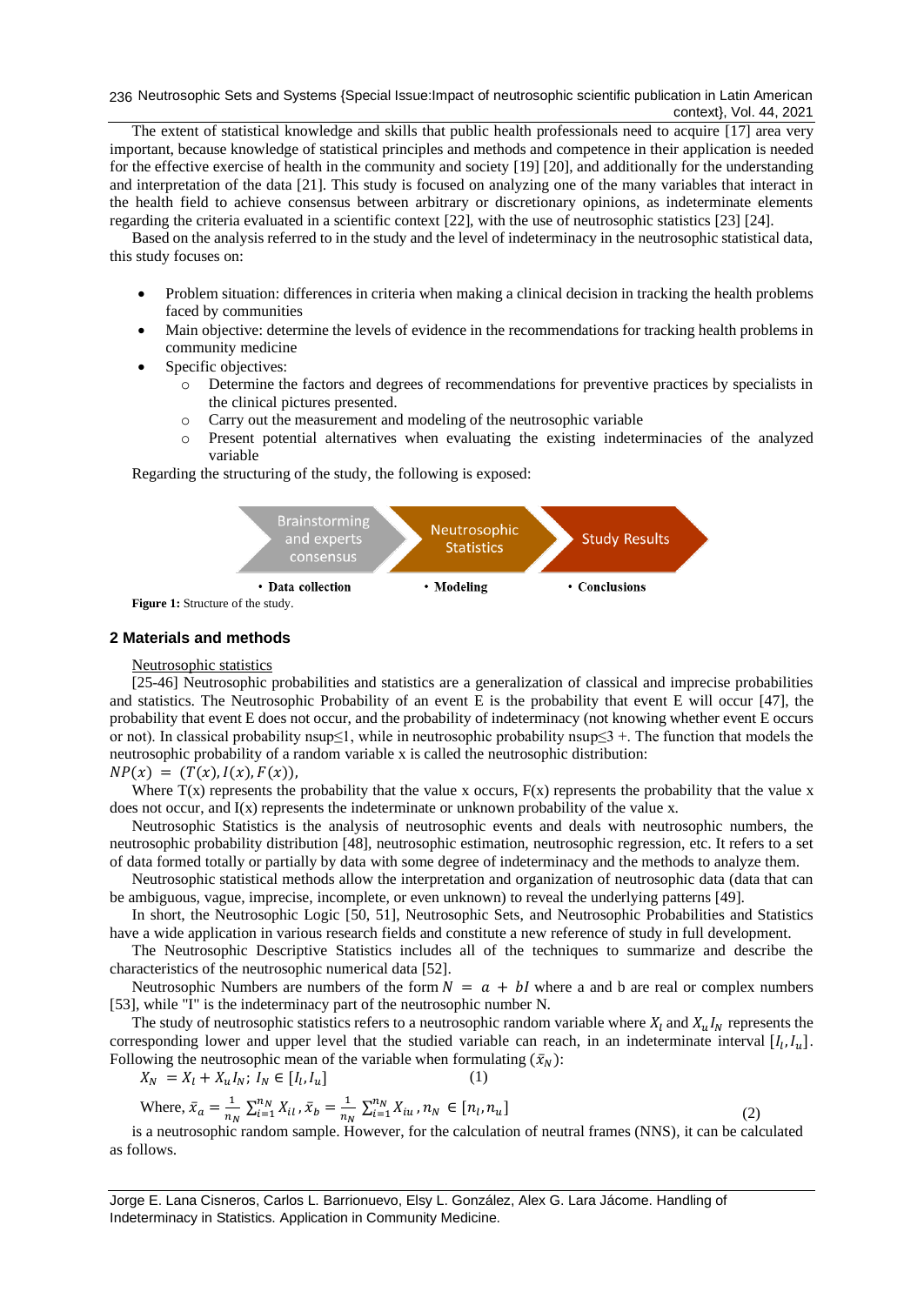Neutrosophic Sets and Systems {Special Issue:Impact of neutrosophic scientific publication in Latin American 237 context}, Vol. 44, 2021

$$
\sum_{i=1}^{n_N} (X_i - \bar{X}_{iN})^2 = \sum_{i=1}^{n_N} \begin{bmatrix} \min\left( (a_i + b_i I_L)(\bar{a} + \bar{b} I_L), (a_i + b_i I_L)(\bar{a} + \bar{b} I_U) \right) \\ (a_i + b_i I_U)(\bar{a} + \bar{b} I_L), (a_i + b_i I_U)(\bar{a} + \bar{b} I_U) \end{bmatrix}, I \in [I_L, I_U]
$$
\n
$$
\max\left( (a_i + b_i I_L)(\bar{a} + \bar{b} I_L), (a_i + b_i I_L)(\bar{a} + \bar{b} I_U) \right), I \in [I_L, I_U]
$$
\n
$$
\text{Where } a_i = X, b_i = X \text{ The variance of the neutrosophic sample can be calculated by}
$$
\n
$$
[A, B] = \sum_{i=1}^{n_N} \left( \sum_{i=1}^{n_N} \sum_{j=1}^{n_N} \bar{A}_{i,j} \right) \left( \sum_{i=1}^{n_N} \bar{A}_{i,j} \right) \left( \sum_{i=1}^{n_N} \bar{A}_{i,j} \right)
$$
\n
$$
[B] = \sum_{i=1}^{n_N} \left( \sum_{i=1}^{n_N} \sum_{j=1}^{n_N} \sum_{j=1}^{n_N} \bar{A}_{i,j} \right) \left( \sum_{i=1}^{n_N} \bar{A}_{i,j} \right) \left( \sum_{i=1}^{n_N} \bar{A}_{i,j} \right)
$$
\n
$$
(3)
$$

Where  $a_i = X_i b_i = X_u$ . The variance of the neutrosophic sample can be calculated by

$$
S_N^2 = \frac{\sum_{i=1}^{n} (X_i - \bar{X}_{iN})^2}{n_N}; S_N^2 \in [S_L^2, S_U^2]
$$
\n(4)

The neutrosophic coefficient (NCV) measures the consistency of the variable. The lower the NCV value, the more consistent the factor's performance is than the other factors. For example, NCV can be calculated as follows[\[54\]](#page-9-1).

$$
CV_N = \frac{\sqrt{s_N^2}}{\bar{x}_N} \times 100; \ CV_N \epsilon [CV_L, CV_U]
$$
\n
$$
(5)
$$

## **3 Results**

#### **Data collection**

Statistics make it possible to analyze situations in which the sample includes random components that contribute significantly to the variability of the data obtained. In community health, the random components are due, among other aspects, to the knowledge or the impossibility of measuring some determinants of the health and disease statuses and the variability in the responses given by the patients who are subjected to the same treatment.

For the development of the neutrosophic statistical study, it is recommended by the experts to analyze the levels of evidence in the recommendations for tracking health problems from the statistical study bases in community medicine (Table 1).

#### Development of the method

For the neutrosophic statistical modeling of the clinical decision of the health specialist, five factors are selected equivalent to five clinical decisions that exist in the health field, based on typical conditions in the community and society (Table 2).

| Variable                                                                                              | Coding      | Sample<br>by<br>factor | Scale                                                                                                                      |
|-------------------------------------------------------------------------------------------------------|-------------|------------------------|----------------------------------------------------------------------------------------------------------------------------|
| Levels of evidence in the<br>recommendations for tracking<br>health problems in community<br>medicine | <b>ERPS</b> | 100                    | $[0; 1]$ , $\forall F_n$<br>$ERPS = 0$ (false)<br>$ERPS = 1$ (True)<br>$ERPS \neq 0.5$<br>(Existing indeterminacy in ERPS) |

**Table 1.** Characteristics of the variable. Own elaboration

It should be taken into account that the recommendations are subject to constant updates motivated by advances in clinical research and the contributions of statistical information at the international level.

| Factor | <b>Clinical diagnosis of</b><br>the patient                  | Grade | <b>Recommendations of</b><br>preventive practices by<br>specialists                      | <b>Scale</b> | Range of<br>acceptance of<br>the clinical<br>decision<br>regarding<br>treatment |
|--------|--------------------------------------------------------------|-------|------------------------------------------------------------------------------------------|--------------|---------------------------------------------------------------------------------|
| F1     | Hypertension<br>screening in people<br>over 18 years of age. | A     | Intervention is recommended.<br>Good evidence was found that<br>the measure              | [0; 1]       | $[0; 1], \forall F_1$<br>$ERPS = 0$<br>(false)                                  |
| F2     | <b>Breast cancer</b><br>screening with<br>mammography every  | B     | Intervention is recommended.<br>Moderate evidence was found<br>that the measure improves | [0; 1]       | $0 \le ERPS \ge$<br>1:                                                          |

Jorge E. Lana Cisneros, Carlos L. Barrionuevo, Elsy L. González, Alex G. Lara Jácome. Handling of Indeterminacy in Statistics. Application in Community Medicine.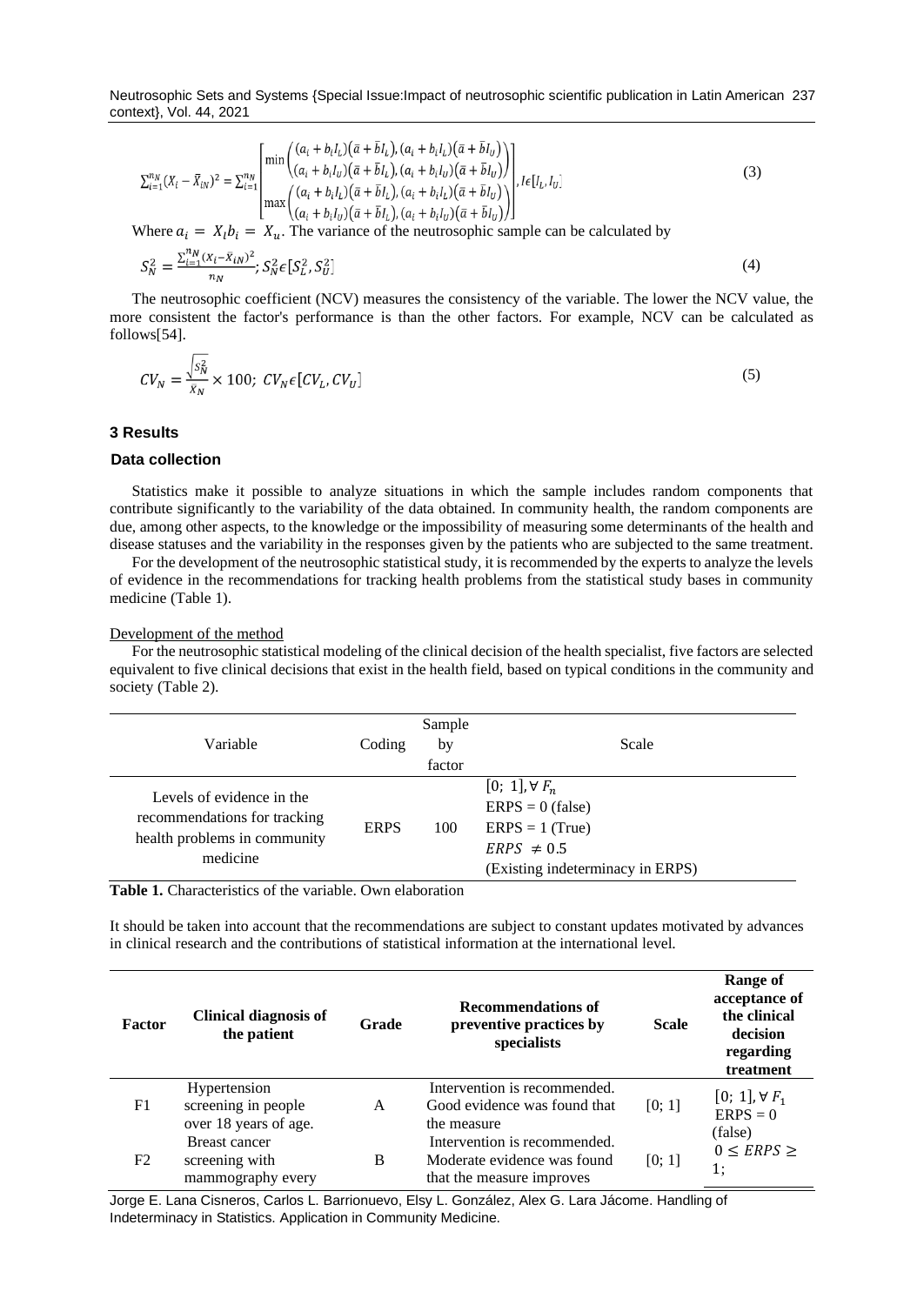Neutrosophic Sets and Systems {Special Issue:Impact of neutrosophic scientific publication in Latin American 238 context}, Vol. 44, 2021

|                |                                                                                                                                      |               |                                                                                                                                                                                                     |        | $U$ UIIICAI), VUI. 44, ZUZ I                                                             |
|----------------|--------------------------------------------------------------------------------------------------------------------------------------|---------------|-----------------------------------------------------------------------------------------------------------------------------------------------------------------------------------------------------|--------|------------------------------------------------------------------------------------------|
|                | 1-2 years in women                                                                                                                   |               | health outcomes. The benefits                                                                                                                                                                       |        | $ERPS = 1$                                                                               |
|                | aged 40 and over.                                                                                                                    |               | outweigh the risks                                                                                                                                                                                  |        | (True)                                                                                   |
|                |                                                                                                                                      |               | There is no recommendation for                                                                                                                                                                      |        | $ERPS \neq 0.5$                                                                          |
|                | Routine screening for                                                                                                                |               | or against the intervention. At                                                                                                                                                                     |        | (Level of                                                                                |
|                | osteoporosis in                                                                                                                      |               | least moderate evidence was                                                                                                                                                                         |        | acceptance of                                                                            |
| F <sub>3</sub> | postmenopausal                                                                                                                       | $\mathcal{C}$ | found that the measure                                                                                                                                                                              | [0; 1] | the                                                                                      |
|                | women under 60 years                                                                                                                 |               | improves health outcomes. The                                                                                                                                                                       |        | recommendati                                                                             |
|                | of age.                                                                                                                              |               | benefits are very similar to the                                                                                                                                                                    |        | on among                                                                                 |
|                |                                                                                                                                      |               | risks.                                                                                                                                                                                              |        | specialists)                                                                             |
| F <sub>4</sub> | Screening for<br>pancreatic cancer in<br>asymptomatic adults<br>using abdominal<br>palpation, ultrasound,<br>or serological markers. | D             | It is recommended against<br>performing the intervention. We<br>found moderate evidence that<br>the measure is ineffective. The<br>risks outweigh the benefits.                                     | [0; 1] | $ERPS = 0.5$<br>(Indeterminac)<br>y of ERPS<br>level, other                              |
| F <sub>5</sub> | Routine screening for<br>dementia in the elderly                                                                                     | $\mathbf I$   | The evidence is insufficient to<br>recommend for or against the<br>intervention.<br>Table 2. Process of basing clinical decisions based on the definitive diagnosis of the patient. Own elaboration | [0; 1] | clinical studies<br>are required to<br>make a<br>consensual<br>and accepted<br>decision) |

For the development of the statistical study, the neutrosophic frequencies of the factors are analyzed to relate the consensus of clinical decisions based on the definitive diagnosis of the patient. For each factor, a clinical decision agreed by health specialists is analyzed before a definitive diagnosis of the patient in days that make up the set of clinical decisions regarding treatment in a group of patients (Table 3).

|             | <b>Neutrosophic frequencies</b> |             |             |             |             |  |  |
|-------------|---------------------------------|-------------|-------------|-------------|-------------|--|--|
| <b>Days</b> | A                               | B           | $\mathbf C$ | D           | I           |  |  |
| 1           | [0.3; 1]                        | [0.2; 1]    | [0.2; 1]    | [0.3; 1]    | [0.4; 1]    |  |  |
| 2           | [1:1]                           | [0.2; 1]    | [0.2; 1]    | [0.1; 1]    | [0.9; 1]    |  |  |
| 3           | [0.5; 1]                        | [0.9; 1]    | [0.3; 1]    | [0.7; 1]    | [0.5; 1]    |  |  |
| 4           | [0.8; 1]                        | [0; 1]      | [0.5; 1]    | [0.5; 1]    | [1;1]       |  |  |
| 5           | [1;1]                           | [0.1; 1]    | [0.7; 1]    | [0.8; 1]    | [0; 1]      |  |  |
| 6           | [0.6; 1]                        | [0; 1]      | [0.4; 1]    | [0.1; 1]    | [0.8; 1]    |  |  |
| 7           | [1:1]                           | [0; 1]      | [0.1; 1]    | [0.2; 1]    | [0.9; 1]    |  |  |
| 8           | [0.8; 1]                        | [0.7; 1]    | [0.3; 1]    | [1;1]       | [0.6; 1]    |  |  |
| 9           | [0.6; 1]                        | [1:1]       | [0.8; 1]    | [0.1; 1]    | [0.9; 1]    |  |  |
| 10          | [0; 1]                          | [0.6; 1]    | [0.5; 1]    | [0; 1]      | [0.5; 1]    |  |  |
| 11          | [0.3; 1]                        | [0.8; 1]    | [0.3; 1]    | [0.4; 1]    | [0.3; 1]    |  |  |
| 12          | [0.1; 1]                        | [0.4; 1]    | [0.8; 1]    | [0.2; 1]    | [0.5; 1]    |  |  |
| 13          | [0.5; 1]                        | [0.8; 1]    | [0.8; 1]    | [0.5; 1]    | [1;1]       |  |  |
| 14          | [0.1; 1]                        | [0.9; 1]    | [0.4; 1]    | [0.5; 1]    | [0.2; 1]    |  |  |
| 15          | [0.9; 1]                        | [0.9; 1]    | [0; 1]      | [0.9; 1]    | [0.3; 1]    |  |  |
| 16          | [0.5; 1]                        | [1;1]       | [0.8; 1]    | [0.2; 1]    | [0.5; 1]    |  |  |
| 17          | [0.7; 1]                        | [0.3; 1]    | [0.9; 1]    | [0.6; 1]    | [0.6; 1]    |  |  |
| 18          | [1;1]                           | [0.6; 1]    | [0.1; 1]    | [0.2; 1]    | [0.1; 1]    |  |  |
| 19          | [0; 1]                          | [1;1]       | [0.5; 1]    | [0.4; 1]    | [0.3; 1]    |  |  |
| 20          | [0.4; 1]                        | [0.2; 1]    | [0.5; 1]    | [0.4; 1]    | [0; 1]      |  |  |
| $0 - 100$   | [51.1; 100]                     | [49.9; 100] | [48.9; 100] | [50.4; 100] | [53.9; 100] |  |  |

**Table 3.** Relative neutrosophic frequency of the ERPS level. Own elaboration

Table 3 analyzes the level of ERPS for a sample of 100 patients from the community for each factor, of which the level of acceptance of health specialists about the clinical decision regarding treatment is measured. From the neutrosophic frequencies, it can be observed with a level of acceptance of the clinical decision regarding the treatment of [0; 1] for each clinical picture reviewed with a level of total indeterminacy of  $A = 48.9$ ,  $B =$  $50.1, C = 51.1, D = 49.6, I = 46.1$ , with a level of representativeness of [46.1%; 51,1%], on the days that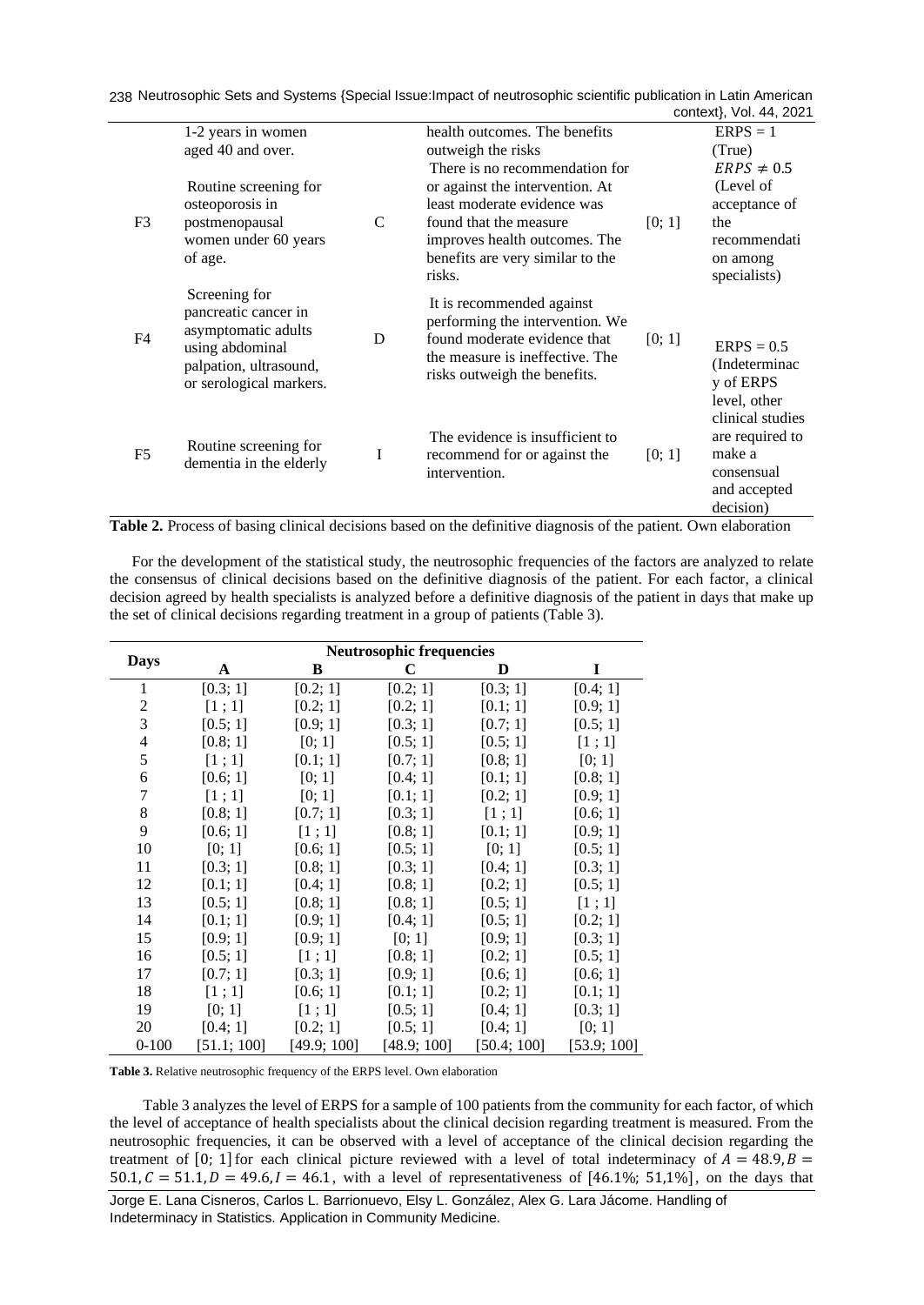Neutrosophic Sets and Systems {Special Issue:Impact of neutrosophic scientific publication in Latin American 239 context}, Vol. 44, 2021

complex clinical pictures are evaluated. of patients, where the preliminary screening results have a level of contradiction or indeterminacy close to 0.5 per factor analyzed, with a higher incidence of factors *screening for breast cancer with mammography every 1-2 years in women over 40 years of age and screening for pancreatic cancer in asymptomatic adults using abdominal palpation, ultrasound or serological markers.* Given the existing levels of indeterminacy, the use of classical statistics is not appropriate, so it is necessary to use neutrosophic statistics for a better understanding.

### Neutrosophic statistical analysis

While modeling the data on the level of acceptance of the clinical decision regarding the treatment of affectations of the evaluated patients, it can be observed that factors 2 and 4 require studies with a level of depth to determine an accurate prognosis (Table 4). To understand which factor implies a representative mean,  $\bar{x} = \epsilon$  $[\bar{x}_L; \bar{x}_U]$ , the values of the neutrosophic means are calculated, and for the study of the variations of the affectations, the values of the neutrosophic standard deviation  $S_N \in [S_L; S_U]$ . To determine which factor requires a level of evidence in the recommendations for tracking health problems in community medicine, the values  $CV_N \in$  $[CV_L; CV_U]$  are calculated.

| <b>Factors</b>                                                                                                                    | $\overline{x}_N$                    | YN                | <b>CVN</b>        |
|-----------------------------------------------------------------------------------------------------------------------------------|-------------------------------------|-------------------|-------------------|
| Hypertension screening in people over 18 years<br>of age.                                                                         | $0.852 + 1.667$ I $0.157 + 0.808$ I |                   | $0.184 + 0.485$ I |
| Breast cancer screening with mammography<br>every 1-2 years in women aged 40 and over.                                            | $0.832 + 1.667$ I $0.16 + 0.811$ I  |                   | $0.192 + 0.487$ I |
| Routine screening for osteoporosis in<br>postmenopausal women under 60 years of age.                                              | $0.815 + 1.667$ I $0.129 + 0.728$ I |                   | $0.158 + 0.437$ I |
| for pancreatic cancer<br>Screening<br>in<br>asymptomatic adults using abdominal<br>palpation, ultrasound, or serological markers. | $0.84 + 1.667$ I                    | $0.107 + 0.704$ I | $0.127 + 0.422$ I |
| Routine screening for dementia in the elderly                                                                                     | $0.898 + 1.667$ I                   | $0.125 + 0.721$ I | $0.139 + 0.433$ I |

**Table 4.** Neutrosophic statistical analysis of the level of ERPS. Own elaboration

Table 4 shows that for the routine screening of dementia in the elderly, health specialists needed a level of clinical studies to achieve consensus in the clinical decision lower than the other factors analyzed. This means that the I degree recommendation for the corresponding type of clinical picture is, on average, the one that most influences when it comes to obtaining the consensus of the specialists without having to resort to the results of studies of great clinical complexity. On the other hand, the CV<sub>ND</sub> analysis for this factor is lower compared to the rest. This represents that for the screening of pancreatic cancer in asymptomatic adults using abdominal palpation, ultrasound, or serological markers there is a level of contradiction and uncertainty when deciding a treatment if there are no weight elements to apply D degree recommendation with the necessary clinical tests (Figure 2)



**Figure 2.** Neutrosophic bar graph of ERPS incidents from clinical specialists. Own elaboration

Jorge E. Lana Cisneros, Carlos L. Barrionuevo, Elsy L. González, Alex G. Lara Jácome. Handling of Indeterminacy in Statistics. Application in Community Medicine.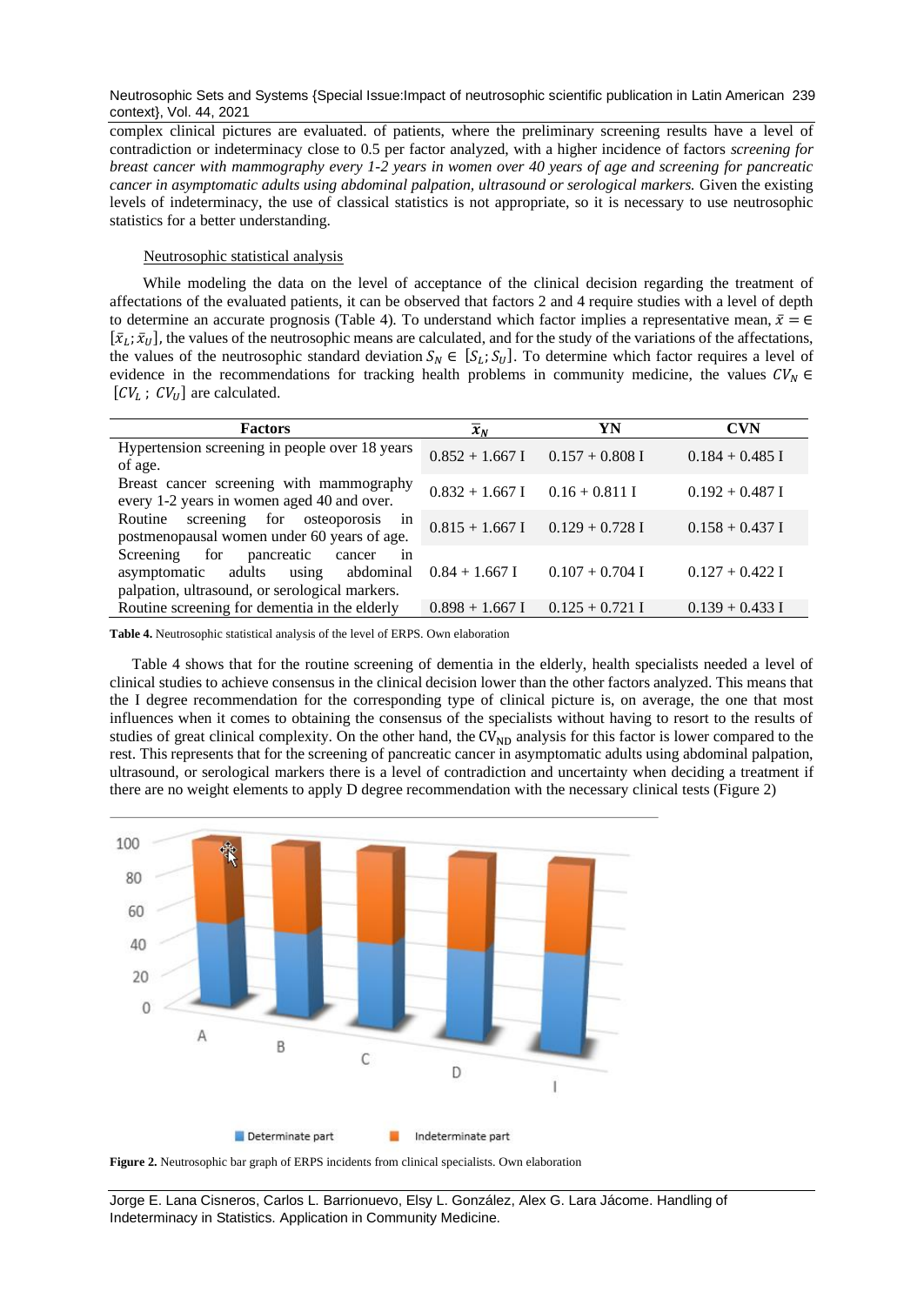## Comparative analysis

To determine the associated indeterminacy measure  $\bar{x} = \in [\bar{x}_L; \bar{x}_U], S_N \in [S_L; S_U]$  and  $CV_N \in [CV_L; CV_U]$  for the form of neutrosophic numbers (Table 5). In the results obtained, it is observed that the values go from 0.127 to 0.192 with the measure of indeterminacy of 69.9 generated by *screening for pancreatic cancer in asymptomatic adults using abdominal palpation, ultrasound, or serological markers*. It is required for these clinical pictures that more in-depth studies be directed for screening tracking of health problems in community medicine and the search for statistical studies on the subject where contradictions and indeterminacies are diversified in various degrees of recommendation to obtain a level of consensus of specialists within the analyzed element of the neutrosophic set of the community.

| <b>Factors</b> | $\mathcal{X}_N$                      | YN                                                                        | $C$ VN                                                                   |
|----------------|--------------------------------------|---------------------------------------------------------------------------|--------------------------------------------------------------------------|
| F1             | $0.852 + 1.667$ I; I $\in [0, 0.48]$ |                                                                           | $0.157 + 0.808$ ; I $\in [0, 0.80]$ $0.184 + 0.485$ I; I $\in [0, 0.62]$ |
| F2             | $0.832 + 1.667$ I; I $\in [0, 0.50]$ |                                                                           | $0.16 + 0.811$ I; I $\in [0, 0.80]$ $0.192 + 0.487$ I; I $\in [0, 0.60]$ |
| F3             | $0.815 + 1.667$ I; I $\in [0, 0.51]$ | $0.129 + 0.728$ I; I $\in [0, 0.82]$ $0.158 + 0.437$ I; I $\in [0, 0.63]$ |                                                                          |
| F4             | $0.84 + 1.667$ I; I $\in [0, 0.49]$  | $0.107 + 0.704$ I; I $\in [0, 0.84]$ $0.127 + 0.422$ I; I $\in [0, 0.69]$ |                                                                          |
| F5             | $0.898 + 1.667$ I; I $\in [0, 0.46]$ |                                                                           | $0.125 + 0.721$ ; $I \in [0, 0.82]$ $0.139 + 0.433$ I; $I \in [0, 0.67]$ |
| .              |                                      |                                                                           |                                                                          |

**Table 5.** Neutrosophic forms with a measure of indeterminacy

The results obtained in the study propose promoting alternatives based on the results of preliminary clinical studies in patients with presented clinical pictures. The variants presented allow actions to be taken based on the level of indeterminacy and acceptance of the levels of evidence in the recommendations for tracking health problems in community medicine (Figure 3).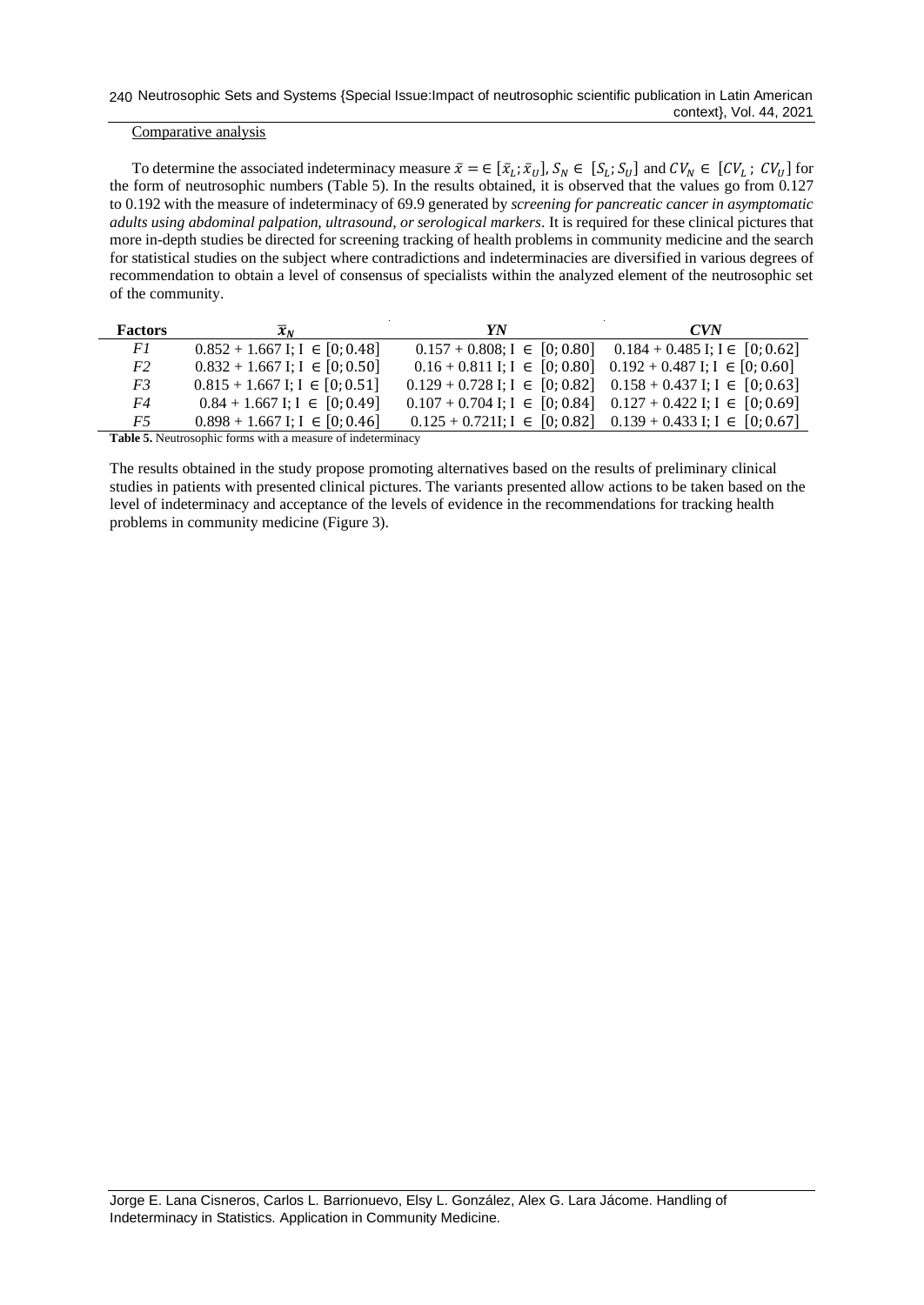Partial solutions



**Figure 3.** Alternatives based on the neutrosophic states of the ERPS variable [0; 1]. Own elaboration

Jorge E. Lana Cisneros, Carlos L. Barrionuevo, Elsy L. González, Alex G. Lara Jácome. Handling of Indeterminacy in Statistics. Application in Community Medicine.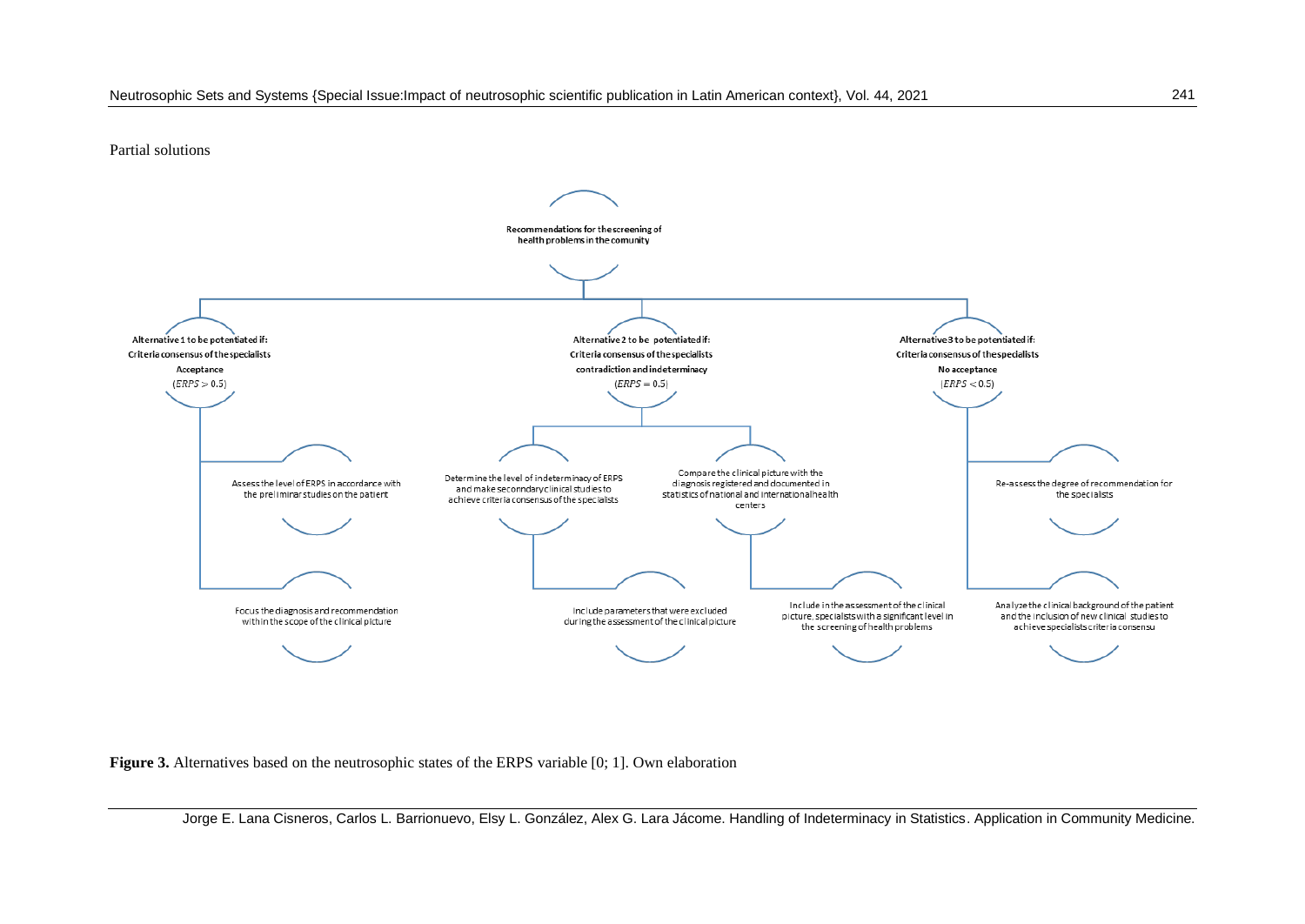# **Conclusions**

- Statistical analysis in medicine provides knowledge of the population's health status by considering the different indicators for the population, scientific contributions, and statistical studies of diagnoses of clinical pictures. Although, the scenario measures deviations from the health status and not the health itself, it must be taken into account that the community health situation may vary greatly in short periods and the learning of the elaboration of the analysis of the health situation has a formative character for the learners.
- Neutrosophic statistics reveal a more direct approach in community health, considering among the investigations the indeterminacies of the variables that influence the health field. This study made it possible to evaluate the levels of evidence in the recommendations for the screening of health problems in community medicine, among which the screening factor for *pancreatic cancer in asymptomatic adults using abdominal palpation, ultrasound, or serological markers* as an element with a CV of 69.9% of indeterminacy for the analyzed sample so that it affects the moment of giving a diagnosis and a correct grade of recommendation.
- Neutrosophic statistics are present in each health field dimension, subdivided into neutrosophic components of the analyzed variable. Each alternative responds to each neutrosophic state of the variable in the neutrosophic set. Statistical studies and research are required to determine variables with a level of indeterminacy in the field of study.

## **References**

- <span id="page-7-0"></span>[1] OMS, "Estadísticas sanitarias mundiales 2011," ed. Ginebra: OMS, 2011.
- <span id="page-7-1"></span>[2] L. Á. Castaño. (2009) Los determinantes sociales de la salud: más allá de los factores de riesgo. *Gerenc. Polit. Salud*. 69-79.
- <span id="page-7-2"></span>[3] C. d. l. O. M. d. l. Salud, "Glosario de promoción de la Salud," ed. Madrid 1999.
- <span id="page-7-3"></span>[4] J. A. Orozco, *El análisis estadístico en medicina. COMPENDIUM* vol. 13, No. 2: Investigaciones Clínicas Latinoamericanas, 1993.
- <span id="page-7-4"></span>[5] A. DG, *Practical statistics for medical research*. London: Chapman & Hall, 1991.
- <span id="page-7-5"></span>[6] S. D. y. col, *Epidemiología clínica. Ciencia básica para la medicina clínica*, 1994.
- <span id="page-7-6"></span>[7] I. E. d. S. Social. (2010). *Seguro de Salud*. Available[: http://www.iess.gov.ec/site.php?category=seguro-de-salud](http://www.iess.gov.ec/site.php?category=seguro-de-salud)
- <span id="page-7-7"></span>[8] W. W. Daniel, *Bioestadística. Ed.* . Limusa Wiley 2002.
- <span id="page-7-8"></span>[9] M. G. JA, *Atención Sanitaria – Basada en la Evidencia – Ed*. Churchill Livingstone, 1997.
- <span id="page-7-9"></span>[10] L. P, *El peso de la enfermedad en las provincias del Ecuador*. Quito: CEPAR, 2000.
- <span id="page-7-10"></span>[11] I. N. d. E. e. Informática, "Resultados de la Encuesta Demográfica y de Salud Familiar 2013," ed. Lima: Instituto Nacional de Estadística e Informática, 2013.
- [12] B.-M. J, *State of health of the Catalan Areas: the Work of the Acadèmia d'Higiene in the Early 20th Century. Health and medicine in rural Europe*. Valencia: Barona Vilar JL, Cherry S, 2005.
- [13] J. M. Macías Bermúdez, G. K. Arreaga Farias, and L. Torres Torres, "A Method for Decision-Making on the Tendering Procedure for the Acquisition of Goods and Services in Public Procurement," *Neutrosophic Sets and Systems,* vol. 37, pp. 235-241, 2020.
- [14] O. J. A. Machado, T. T. Bastidas, and M. Y. L. Vázquez, "EXTRACCIÓN DE CONOCIMIENTO A PARTIR DEL ANÁLISIS DE LOS DATOS EN EL PERÍODO 2013-2017 DEL MINISTERIO DE SALUD PÚBLICA EN ECUADOR," *Investigación Operacional,* vol. 41, pp. 629-637, 2020.
- <span id="page-7-11"></span>[15] I. N. d. E. y. Censos, "Indicadores básicos de salud. Ecuador 2009," ed. Quito: Instituto Nacional de Estadística y Censos, 2009.
- <span id="page-7-12"></span>[16] Rodríguez Ocaña E and B.-M. J, *El legítimo criterio estadístico. Los métodos cuantitativos en la salud pública española, 1800-1936. Epidemiología y estadística. V Encuentro Marcelino Pascua*. Granada: EASP, 1996.
- <span id="page-7-13"></span>[17] M. d. C. d. D. Social, "Registros institucionales del IESS, ISSFA e ISSPOL," ed. Quito: Ministerio de Coordinación de Desarrollo Social, 2010.
- <span id="page-7-14"></span>[18] A. E. Ortiz P, "Ecuador: estimaciones y proyecciones de población 1950-2025," ed Quito: Instituto Nacional de Estadística y Censos, 2003.
- <span id="page-7-15"></span>[19] C.-B. Cheng, *Control de proceso difuso: construcción de gráficos de control con números difusos", Conjuntos difusos Syst* vol. 154, no. 2, 2005.
- <span id="page-7-16"></span>[20] J. H. Wang and T. RAZ. (1990) Sobre la construcción de gráficos de control utilizando variables lingüísticas", En t. J. Prod. Res. 477–487.
- <span id="page-7-17"></span>[21] N. M. Downie and R. W. Heat, *Métodos estadísticos aplicados*: Harla, 1983.
- <span id="page-7-18"></span>[22] S. Şentürk, N. Erginel, I. Kaya, and C. Kahraman. (2014) Gráfico de control de promedio móvil ponderado exponencialmente difuso para datos univariados con una aplicación de caso real", Appl. Soft Comput.
- <span id="page-7-19"></span>[23] M.-H. Shu and H.-C. Wu. (2011) "Gráficos de control difusos X y R: enfoque de dominio difuso. . Ind. Eng. . 676– 685.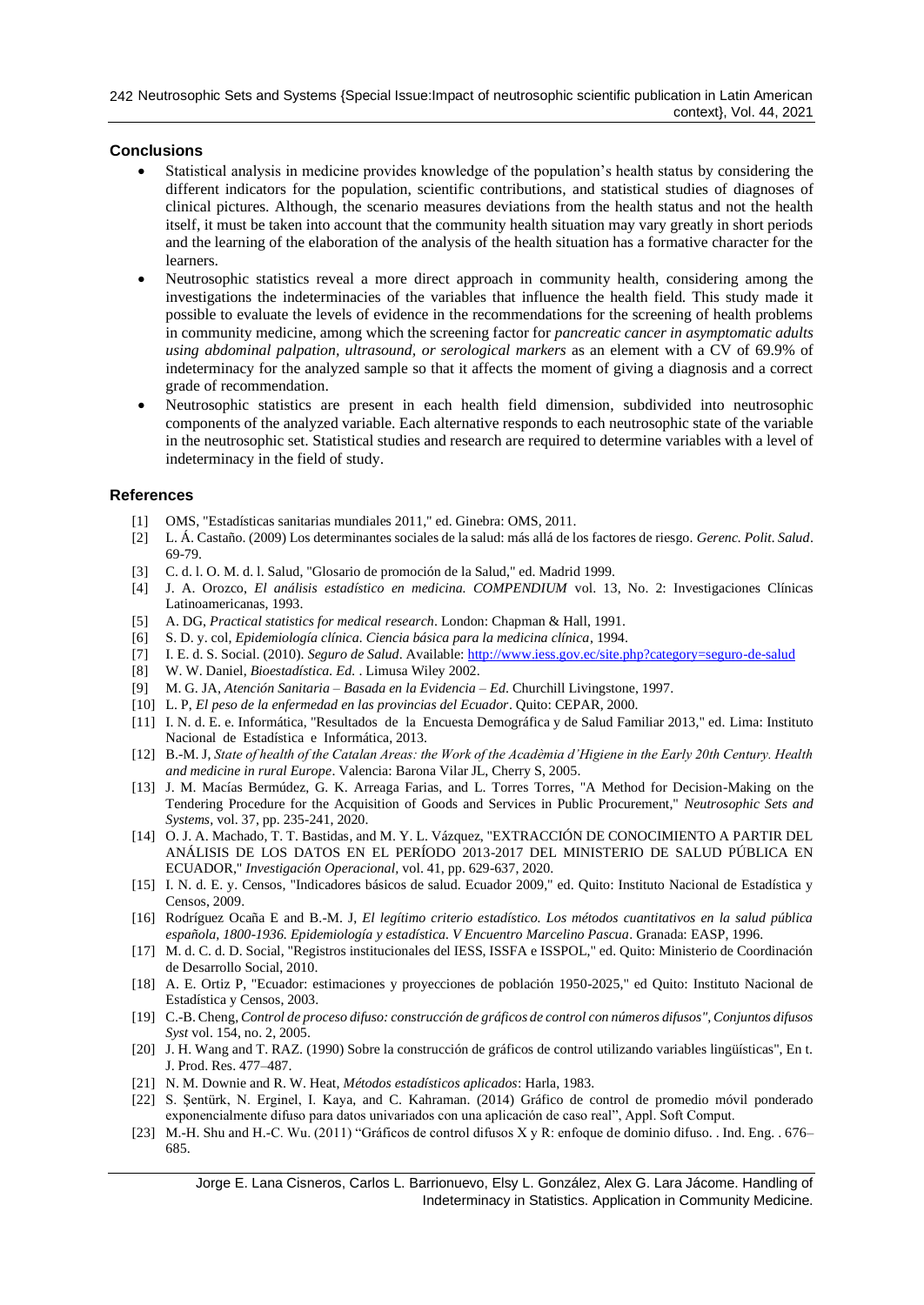Neutrosophic Sets and Systems {Special Issue:Impact of neutrosophic scientific publication in Latin American 243 context}, Vol. 44, 2021

- <span id="page-8-0"></span>[24] M. Aslam and N. Khan, "Un nuevo gráfico de control de variables que utiliza el método de intervalo neutrosófico: una aplicación a la industria del automóvil," *Journal of Intelligent & Fuzzy Systems,* vol. 36, no.3, 2019.
- <span id="page-8-1"></span>[25] A. Romero Fernández, E. Labrada González, and D. Loyola Carrasco, "Study on the Level of Knowledge in Dental Medical Emergencies of Dentistry Students through Neutrosophic Values," *Neutrosophic Sets and Systems,* vol. 37, pp. 90-107, 2020.
- [26] D. Coka Flores, J. R. Cadena Morillo, C. G. Rosero Martínez, and W. Ortiz Aguilar, "Selection of Experts to Validate a Research Proposal Using a Neutrosophic Method," *Neutrosophic Sets and Systems,* vol. 37, pp. 71-80, 2020.
- [27] L. Wong Vázquez, Cueva Moncayo, María Fernanda., and L. P. Advendaño Castro, "Risk Factors Prioritization for Chronic Obstructive Pulmonary Disease," *Neutrosophic Sets and Systems,* vol. 37, pp. 49-60, 2020.
- [28] J. M. Macías Bermúdez, G. K. Arreaga Farias, and L. Torres Torres, "Profiles of Human Trafficking Violence in Regions of Ecuador," *Neutrosophic Sets and Systems,* vol. 37, pp. 200-207, 2020.
- [29] D. V. G. Mayorga, E. d. P. A. Escobar, and O. F. S. Montoya, "Neutrosophy Used to Measure the Legal and Socioeconomic Effect of Debtors," *Neutrosophic Sets and Systems,* vol. 37, pp. 295-301, 2020.
- [30] C. R. Martínez, G. A. Hidalgo, M. A. Matos, and F. Smarandache, "Neutrosophy for Survey Analysis in Social Sciences," *Neutrosophic Sets and Systems,* vol. 37, pp. 409-416, 2020.
- [31] P. A. M. Silva, A. R. Fernández, and L. A. G. Macías, "Neutrosophic Statistics to Analyze Prevalence of Dental Fluorosis," *Neutrosophic Sets and Systems,* vol. 37, pp. 160-168, 2020.
- [32] P. A. Mena Silva, A. Romero Fernández, and L. A. Granda Macías, "Neutrosophic Statistics to Analyze Prevalence of Dental Fluorosis," *Neutrosophic Sets and Systems,* vol. 37, pp. 160-168, 2020.
- [33] G. A. Gómez, J. F. G. García, S. D. Á. Gómez, and F. Smarandache, "Neutrosophic Sociogram for Group Analysis," *Neutrosophic Sets and Systems,* vol. 37, pp. 417-427, 2020.
- [34] I. Pimienta Concepción, E. Mayorga Aldaz, L. Gabriel Flores, and E. González Caballero, "Neutrosophic Scale to Measure Psychopathic Personalities Based on Triple Refined Indeterminate Neutrosophic Sets," *Neutrosophic Sets and Systems,* vol. 37, pp. 61-70, 2020.
- [35] A. J. P. Palacios, L. B. Bustamante, V. C. Armijo, and V. S. N. Luque, "Neutrosophic multicriteria method to evaluate the com-petencies of mayoral candidates," *Revista Asociación Latinoamericana de Ciencias Neutrosóficas. ISSN 2574-1101,* vol. 11, pp. 17-24, 2020.
- [36] N. V. Q. Arnaiz, N. G. Arias, and L. C. C. Muñoz, "Neutrosophic K-means Based Method for Handling Unlabeled Data," *Neutrosophic Sets and Systems,* vol. 37, pp. 308-315, 2020.
- [37] P. E. D. P. Franco, A. J. P. Palacio, and I. A. C. Piza, "Neutrosophic Hypothesis to validate a Reform Project to Article 87 of the General Organic Code of Processes of Ecuador," *Neutrosophic Sets and Systems,* vol. 37, pp. 316- 322, 2020.
- [38] J. L. R. Villafuerte, L. D. T. Torres, and L. T. Jimenez, "Neutrosophic Hypothesis to validate a modification for Article 630 of the Integral Organic Criminal Code of Ecuador," *Neutrosophic Sets and Systems,* vol. 37, pp. 260-266, 2020.
- [39] C. C. Guillot, D. R. M. Medina, and M. A. B. Ávalos, "Neutrosophic Evaluation of Depression Severity," *Neutrosophic Sets and Systems,* vol. 37, pp. 242-249, 2020.
- [40] A. D. M. Manzano, J. Y. V. Villegas, L. M. O. Escobar, and L. T. Jiménez, "Neutrosophic Analysis of the Facultative Vote in the Electoral Process of Ecuador," *Neutrosophic Sets and Systems,* vol. 37, pp. 355-360, 2020.
- [41] C. A. Escobar Suárez, R. Oliva Torres, and L. Espinoza Freire, "Neutrosophic Analysis of Complications Generated by Hypothyroidism during Pregnancy," *Neutrosophic Sets and Systems,* vol. 37, pp. 141-150, 2020.
- [42] F. d. R. Lozada López, M. E. Villacreses Medina, and E. C. Villacis Lascano, "Measure of Knowledge in Students at Uniandes, Ecuador, on the Manifestations of Oral Cancer," *Neutrosophic Sets and Systems,* vol. 37, pp. 151-159, 2020.
- [43] C. E. Ochoa Díaz, L. A. Colcha Ramos, M. J. Calderón Velásquez, and O. Pérez Peña, "Knowledge-based Hiring Recommender Model for Occasional Services in the Public Sector," *Neutrosophic Sets and Systems,* vol. 37, pp. 176- 183, 2020.
- [44] M. E. Á. Tapia, D. C. M. Raúl, and C. N. M. Vinicio, "Indeterminate Likert Scale for the Analysis of the Incidence of the Organic Administrative Code in the current Ecuadorian Legislation," *Neutrosophic Sets and Systems,* vol. 37, pp. 329-335, 2020.
- [45] A. Abdel-Monem and A. Abdel Gawad, "A hybrid Model Using MCDM Methods and Bipolar Neutrosophic Sets for Select Optimal Wind Turbine: Case Study in Egypt," *Neutrosophic Sets and Systems,* vol. 42, pp. 1-27, 2021.
- [46] A. S. Molina, W. A. C. Calle, and J. D. B. Remache, "The application of Microsoft Solution Framework Software Testing using Neutrosophic Numbers," *Neutrosophic Sets and Systems,* vol. 37, pp. 267-276, 2020.
- <span id="page-8-2"></span>[47] S. H. S. Al-Subhi, I. Pérez Pupo, R. García Vacacela, P. Y. Piñero Pérez, and M. Y. Leyva Vázquez, "A New Neutrosophic Cognitive Map with Neutrosophic Sets on Connections, Application in Project Management. ," *Neutrosophic Sets and Systems,* vol. 22. , pp. 63-75, 2018.
- <span id="page-8-3"></span>[48] F. Smarandache, *An introduction to the Neutrosophic probability applied in quantum physics*: Infinite Study, 2000.
- <span id="page-8-4"></span>[49] W. B. Vasantha, I. Kandasamy, and F. Smarandache, "Algebraic Structure of Neutrosophic Duplets in Neutrosophic Rings < Z U I>,< Q U I> and < R U I.> " *Neutrosophic Sets and Systems,* vol. 23, pp. 85-95, 2018.
- <span id="page-8-5"></span>[50] E. J. H. Antepara, *Competencies Interdepencies Analysis based on Neutrosophic Cognitive Mapping*: Neutrosophic Sets and Systems, 2017.
- <span id="page-8-6"></span>[51] Pérez-Teruel, *Neutrosophic logicfor mental model elicitation and analysis.*: Neutrosophic Sets and Systems, 2012.
- <span id="page-8-7"></span>[52] F. Smarandache, *Neutrosophy, a new Branch of Philosophy*: Infinite Study, 2002.

Jorge E. Lana Cisneros, Carlos L. Barrionuevo, Elsy L. González, Alex G. Lara Jácome. Handling of Indeterminacy in Statistics. Application in Community Medicine.